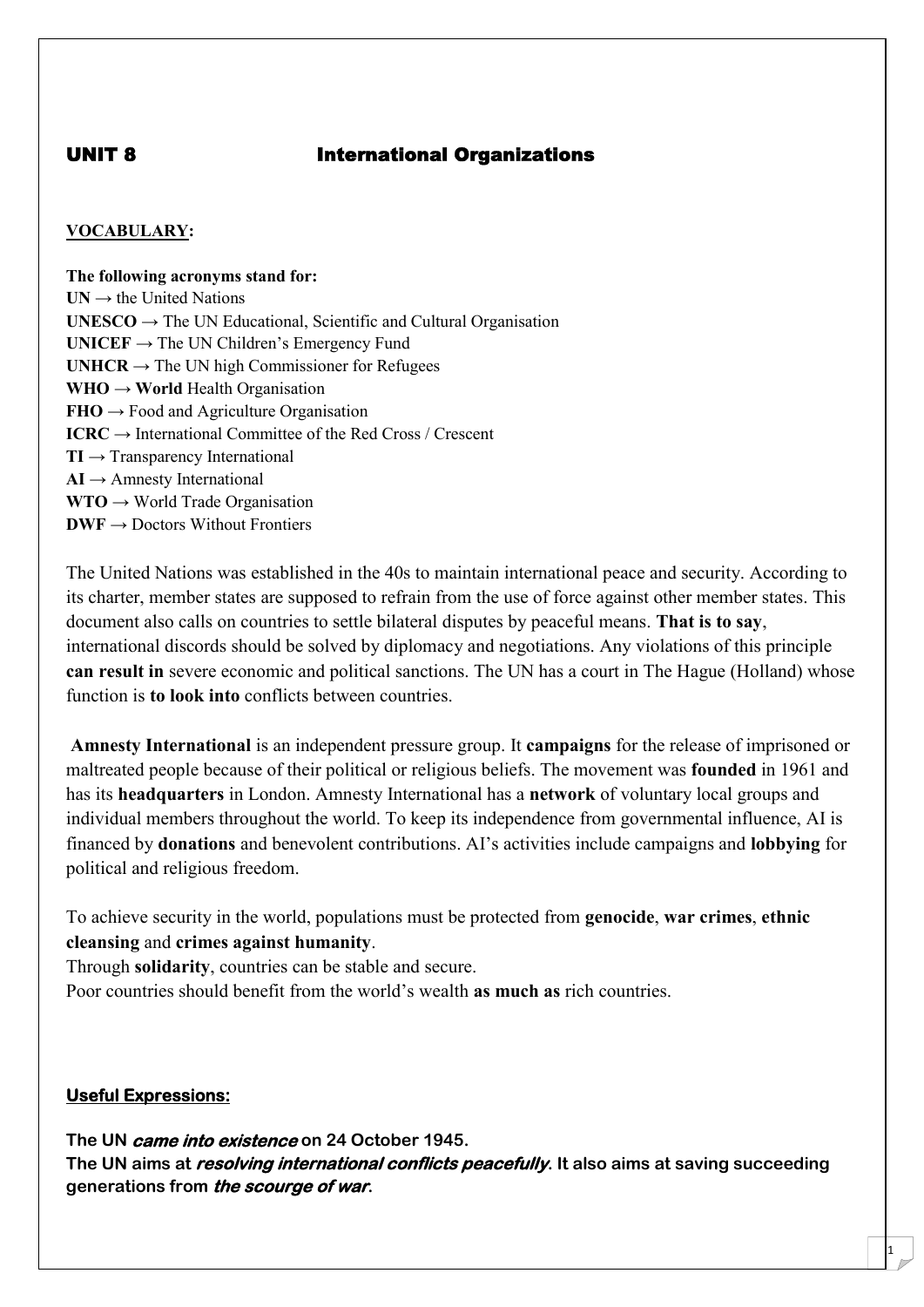**The UN provides assistance to developing countries and encourages** *s[ustainable development](http://www.9alami.com/)* **and self-sufficiency. Furthermore, it is considered a leader in promoting democracy human rights.**

**Despite of the fact that it doesn't have enforceable legal authority over member states, the UN remains an influential organization. For example, it can recommend that member states impose** *arms embargoes* **or wide-ranging sanctions against nations which threaten to** *disrupt international peace***.**

**Amnesty International is a** *non-profit organization***.**

**Salma: When was the League of Nations formed? Alae: It was formed in 1919. Salma: When did the UN officially come into existence? Alae: It officially came into existence on 24 October 1945. Salma: Where was the United Nations Charter signed? Alae: It was signed in San Francisco, USA.**

**A: Where are the headquarters of the UN based? B: They are based in New York, USA.**

**Vocabulary: (page115) to govern: to administer to draft: to write to set forth: to present considerable: thoughtful to have a moral force: it is considered right, a good thing. It is not illegal**

**Collocations: (page 117)**

**to resolve conflicts peacefully to save generations from the scourge of war maintain international peace disrupt international peace natural disasters sustainable development to encourage self-sufficiency non-profit organization highly valued**

**Abbreviations: (p119)**

**GMT → Greenwich Mean Time MARWAN → Moroccan Academic and Research Wide Area Network AIDS → Acquired Immune Deficiency Syndrome NATO → North Atlantic Treaty Organization**

**Vocabulary: (page 120) You should install an antivirus in order** *to prevent* **computer viruses. It takes only a few minutes to set up a blog. There are some elements to bear in mind, though. We always settle our conflicts in our class peacefully. We all agree to help each other, don't we? We are allowed to use only English in our classroom.**

2 |

**The UN has played a prominent role in maintaining international peace. It has also**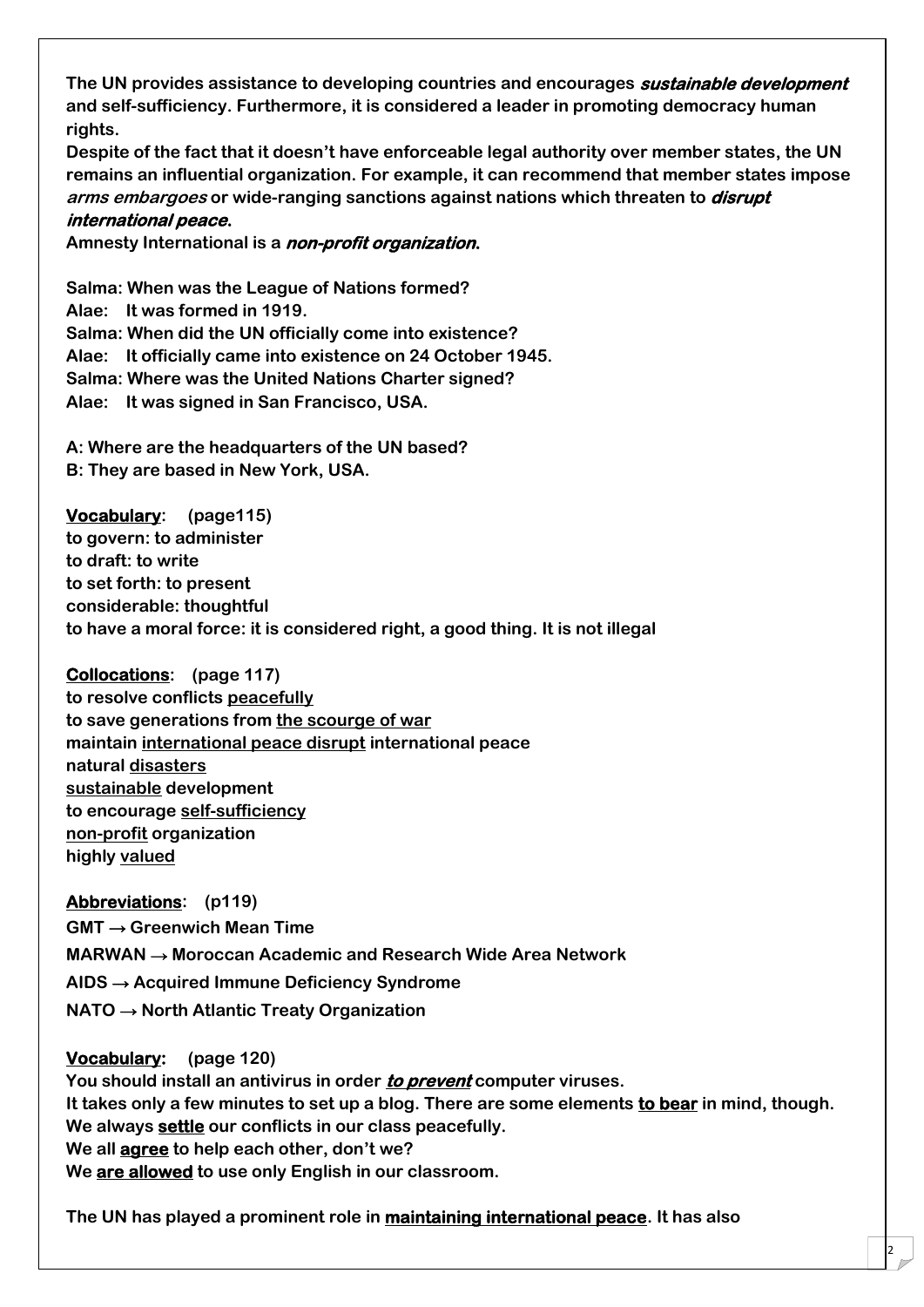**been a leader in a wide range of other fields such as providing humanita[rian assistance](http://www.9alami.com/), improving medical treatment, promoting democracy and human rights.**

### **Dialogue: The United Nations**

- **Son: Why was the UN formed?**
- **Father: It was formed to provide nations with a way to resolve conflicts peacefully and to provide assistance to nations in crisis.**
- **Son: Don't you see that the UN has failed to stop international conflicts?**
- **Father: You know that's not true. Since 1945, the UN has carried out peacekeeping operations in many international crisis. Thanks to the interventions of this organization, many countries are now living in peace and harmony. Don't you think so?**
- **Son: Yes, of course there is that, but I still believe that the UN hasn't got a real power to solve all the regional and international conflicts. Has it found a solution to the problem of our Moroccan Sahara? Does it have enough power to settle peace in Somalia and Sudan for example?**
- **Father: I agree with you, but you shouldn't underestimate the role the UN has played to resolve these problems and many other conflicts peacefully…**

## **Some useful expressions to ask for and give opinion: (page 120)**

**\*A: Cigarettes advertisements are a danger to public health. What do you think? B: To my mind, they should be banned.**

**\*A: What's your opinion about the Moroccan comedian, El Jem? B: I really feel that he's the funniest actor in Morocco.**

**Vocabulary: (page 123) immediate: prompt non-lucrative: non-profit the poor : the needy irrespective of: without regard to vulnerable: physically or emotionally weak as a consequence of: due to**

**The Moroccan Red Crescent (MRC) is a non-profit making, voluntary relief organization. Due to their continuing assistance to the needy and prompt disaster relief activities, MRC and the Red Cross have a world renowned reputation. They serve vulnerable people and those in need without regard to race, religion, class or political belief.**

# **EXPRESSIONS OF AGREEMENT AND DISAGREEMENT: (p123)**

| <b>Agreeing</b> | <b>Disagreeing</b>        |
|-----------------|---------------------------|
| I agree.        | I'm afraid I don't agree. |

3